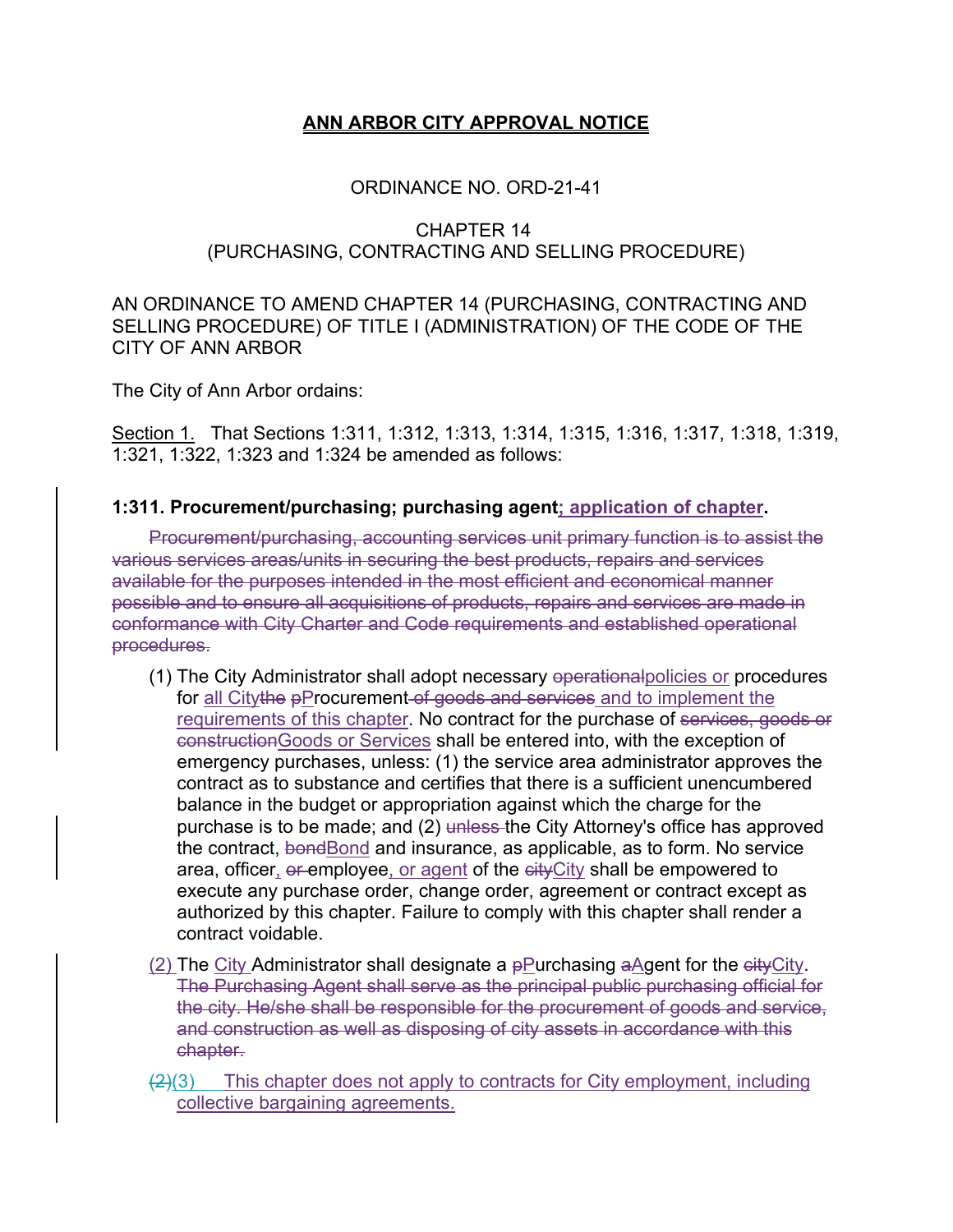(Ord. No. 07-61, § 2, 1-22-08; Ord. No. 19-23, § 1, 7-15-19)

# **1:312. Definitions.**

The following words and phrases used in this chapter, unless a different meaning is clearly required by the context, shall have the following meanings:

- (1) *Available for pPublic iInspection* means one or more of the following: posting, electronically and/or on-site at designated public information boards or other locations;<sub>i</sub> depositing with agencies provided-providing unrestricted, no-charge access to public records;<sub></sub> or otherwise providing for immediate access to and inspection of bids and proposal documents by prospective bidders, subcontractors, suppliers, and the public.
- (2) *Bonds* means specific security required as part of Perocurement-of goods and services and includes, but is not limited to:
	- a. *Bid Ssecurity bBond:* A bond provided by a guarantor, satisfactory to the cityCity and authorized to do business in the state, or the equivalent in cash, or otherwise supplied in a form acceptable to cityCity and approved by the City Attorney to ensure that a bidder shall not withdraw its bid.
	- b. *Payment bBond:* A bond provided by a guarantor, satisfactory to the cityCity and authorized to do business in the state, or the equivalent in cash, or otherwise supplied in a form acceptable to the cityCity and approved by the City Attorney, which assures payments, as required by law, to all persons supplying labor or material for completion of work under the contract.
	- c. *Performance bBond:* A bond provided by a guarantor, satisfactory to the cityCity and authorized to do business in the state, purchased by the successful bidder to protect the eity City from loss if the bidder is unable to complete the contract as agreed and which secures the fulfillment of all contract requirements.

City may require other forms of bonds, or in addition to or in lieu of bonds any other form of security deemed in the best interest of the city.

- (3) *City* means the City of Ann Arbor, its service areas and their component units.
- (3) *Goods* means one or more item of personal property, supplies, materials, equipment, or other goods.
- (4) *Contract* means the total legal obligation resulting from the parties' agreement as affected this chapter and other applicable law but not including collective bargaining agreements.
- (5) *Contractor* means any person or entity having a contract with the cityCity.
- (6) *Cooperative purchasing* means the combination of procurement requirements of 2 or more government or public agencies in order to obtain the benefits of volume purchases and/or reduction in administrative expenses.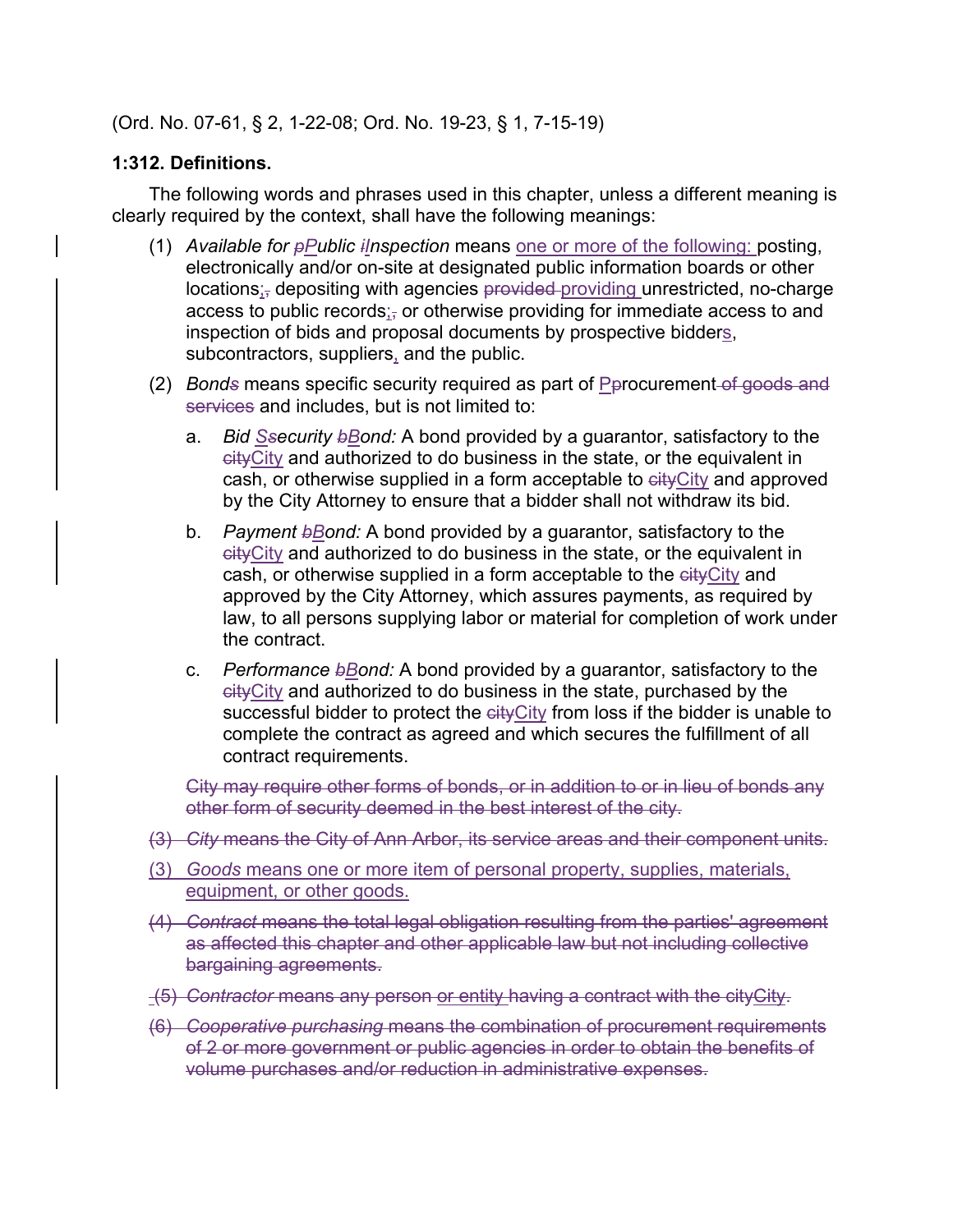- (7) *Environmentally preferable products* means goods and materials that have a less adverse impact on human health and the environment when compared with competing goods and materials. This comparison shall consider raw materials acquisition, production, manufacturing, packaging, distribution, reuse, operation, maintenance, and waste management of the good or material.
- (8) *Environmentally preferable services* means services that have a more beneficial or less adverse impact on human health and the environment when compared with competing services.
- (9)(4) *E-Publishing* means the process of publishing ITB, RFP, andor RFI document electronically on the internet directly or through a bid notification system such as the Michigan Intergovernmental Trade Network (MITN) eprocurement initiative or similar internet site.
- (10)(5) *Invitation to Bbid (ITB)* means a formal request to prospective vendorVendors soliciting price quotations or bids;, and which contains, or incorporates by reference, the specifications or scope of work and all contractual terms and conditions.
- (11) (6) *Local vVendor* means a vVendor that operates a business within the legal boundaries of the City of Ann Arbor. To be considered a ILocal  $\frac{1}{2}$  vendor, the  $\sqrt{v}$ endor must have a verifiable business address (not a P.O. Box) at which business is being conducted and the vVendor must also agree to comply with all other policies and requirements of the ITB/RFP.

(12)(7) *Non-responsive Bbid* means a bid/RFP response that does not conform to the mandatory or essential requirements of the ITB/RFP.

- (13)(8) *Procurement* means buying, purchasing, renting, leasing, or otherwise acquiring any Goods or Services upplies, services or construction. It also includes all functions that pertain to the obtaining of any supply, service or constructionGoods or Services, including description of requirements, selection and solicitation of sources, preparation and award of contracts, and all phases of contract administration.
- (14)(9) *Professional Sservices* means a type of sServices rendered by members of a recognized profession or specialty which involve extended analysis, exercise of discretion, and independent judgment in their performance, and an advanced, specialized type of knowledge, expertise, or training customarily acquired either by a prolonged course of study or equivalent experience in the field, and for these reasons are unique and not subject to price competition in the usual sense. Examples of "pProfessional sServices" typically acquired by the eityCity include appraisal, architectural and engineering services, software development/design, legal services, and medical services.
- (15) *Quality based selection* means a professional service provider selection based on demonstrated competence and qualifications followed by contract negotiation with the most qualified firm relative to fair and reasonable compensation. (16)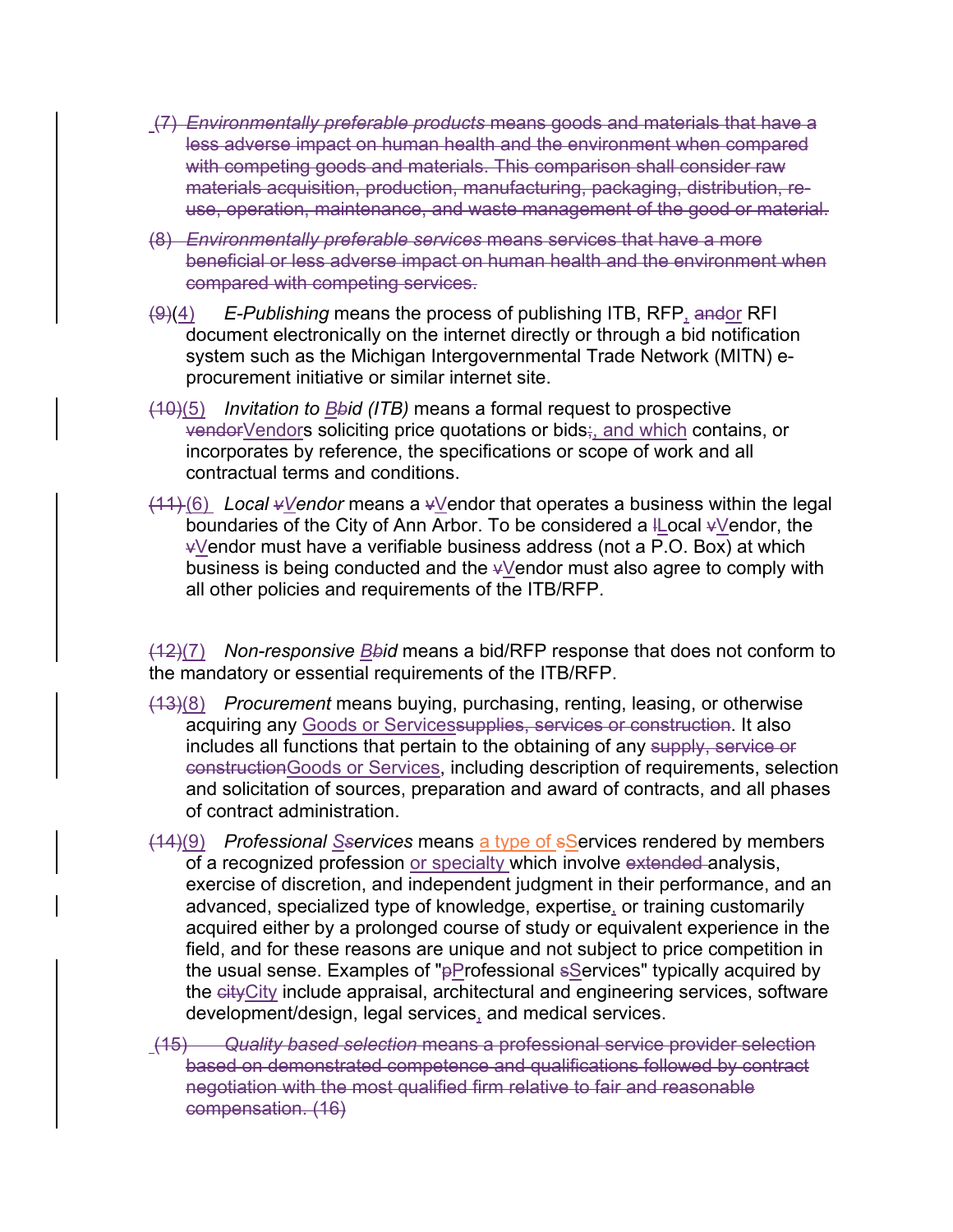- (10) *Purchasing Agent* means the designated agent for the city and any employee or contractor of the city assigned by the agent any duty or empowered to perform any act or duty. the principal public purchasing official for the City, or their designee, who is responsible for overseeing and coordinating City Procurement and disposal of City assets.
- (17)(11) *Request for Iinformation (RFI)* means a request to potential bidders for information concerning an item or service that will assist the responsible service area of the eity City in the development of contract specifications.
- (18)(12) *Request for Qquote (RFQ)* means an informal solicitation or request for information, where oral or written quotes are obtained from vendorVendors, without formal advertising or receipt of "sealed" bids. Used only where ordinance does not require formal "sealed" bids, such as small emergency purchases, but price competition is desired.
- (19)(13) *Request for Pproposal (RFP)* means a more detailed, formal competitive bid solicitation method used for requirements exceeding authorized limits when it is expected that negotiations with 1 or more bidders may be required with respect to any aspect of the contract requirements, or other factors will be considered in the selection of the contractor/consultant in addition to price.
- (20) *Responsible bidder means:*
	- (a) For purchases or contracts for supplies, materials, equipment or other expenditure obligating the city in excess of \$25,000.00, a person who has the capability in all respects to perform fully the contract requirements and who fits the criteria identified in the invitation for bids.
	- (b) For construction projects, a person or entity who has the capability in all respects to perform fully the contract requirements, fits the criteria identified in the invitation for bids, and who submits documentation or information meeting the following requirements for projects or contracts within the following tiers of estimated value:
		- (i) Tier 1 In excess of \$25,000.00 to \$100,000.00:
			- 1. Bidder's state and local licenses, including license number(s), along with a statement confirming that all subcontractors, employees and other individuals working on the construction project will maintain current applicable licenses required by law for all licensed occupations and professions.
			- 2. The qualifications of management and supervisory personnel to be assigned by the bidder to the project.
			- 3. A statement from bidder that construction workers will not be misclassified as independent contractors in violation of state or federal law.
			- 4. A statement from the bidder as to what percentage of its work force resides within the City of Ann Arbor, and what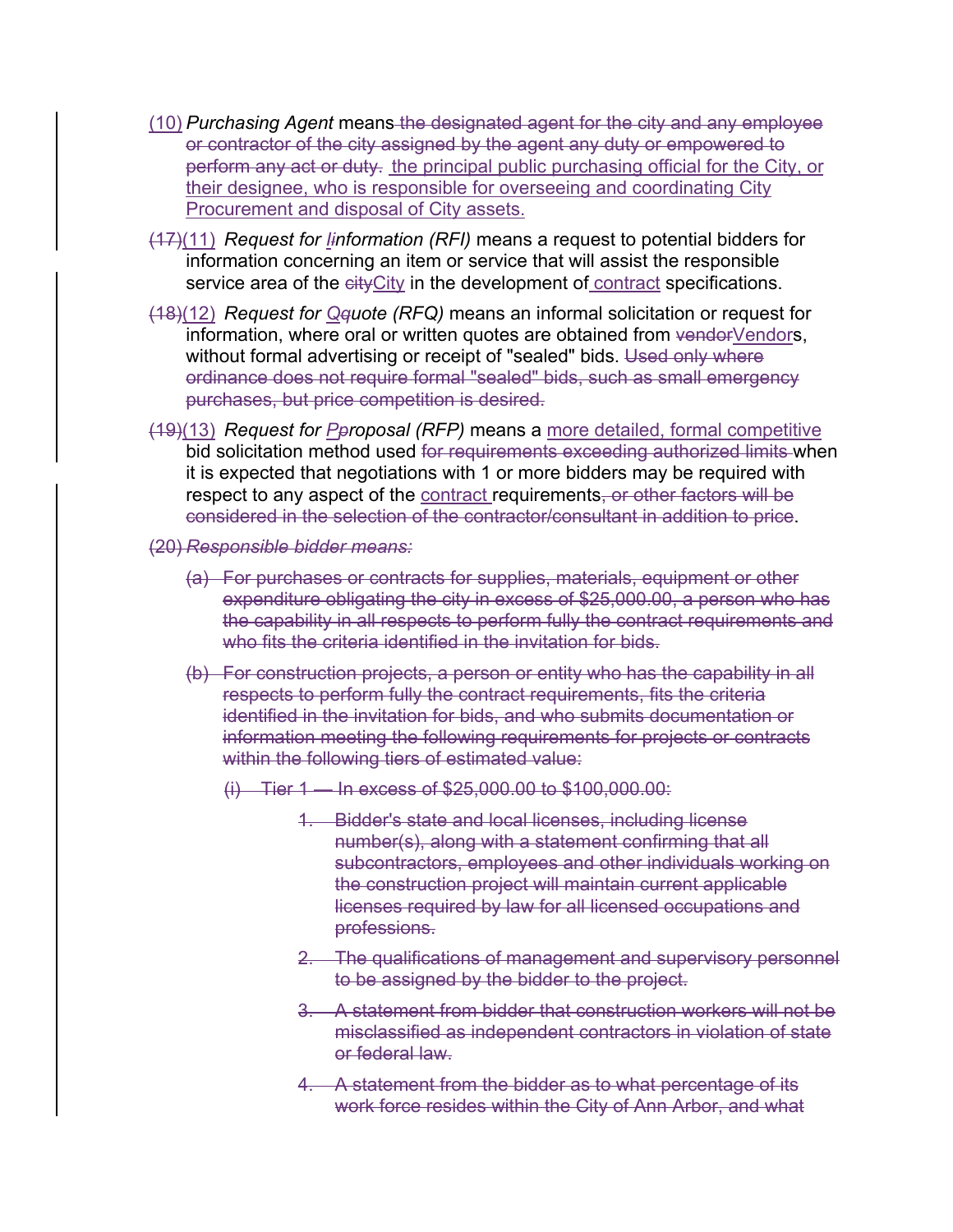percentage resides in Washtenaw County, Michigan, and the same information for any subcontractors.

- 5. Documentation as to employee pay rates and whether the bidder provides health insurance, pension or other retirement benefits, paid leave, or other benefits to its employees.
- 6. A list of portions of the project bidder reasonably believes will be subcontracted, if applicable, and the names of the subcontractors.
- 7. Assurance that bidder is an equal opportunity employer and does not discriminate on the basis of race, sex, pregnancy, age, religion, national origin, marital status, sexual orientation or gender identity, height, weight, or disability.
- 8. Evidence of bidder's equal employment opportunity programs for minorities, women, veterans, returning citizens, and small businesses.
- 9. Proof of insurance for the project, including certificates of insurance, confirming existence and amount of coverage for liability, property damage, workers compensation, and any other insurances required by the proposed contract documents.
- 10. References from individuals or entities the bidder has worked for within the last 5 years.
- 11. A list of projects completed within the past 5 years of comparable size/complexity, including dates, clients, approximate dollar value, and size.
- 12. Bidder's debarment by any federal, state or local governmental unit and/or findings of non-responsibility or non-compliance with respect to any public or private construction project performed by the bidder.
- 13. A list of all of bidder's litigation and arbitrations currently pending and within the past 5 years, including an explanation of each (parties, court/forum, legal claims, damages sought, and resolution).
- 14. Bidder's violations of state, federal or local laws or regulations, including OSHA or MIOSHA violations, state or federal prevailing wage laws, wage and hour laws, worker's compensation or unemployment compensation laws, rules or regulations, issued to or against the bidder within the past 5 years.
- 15. Whether a fitness for duty program (drugs and alcohol) will be used for employees working on the proposed job site, and if so, a description of the program.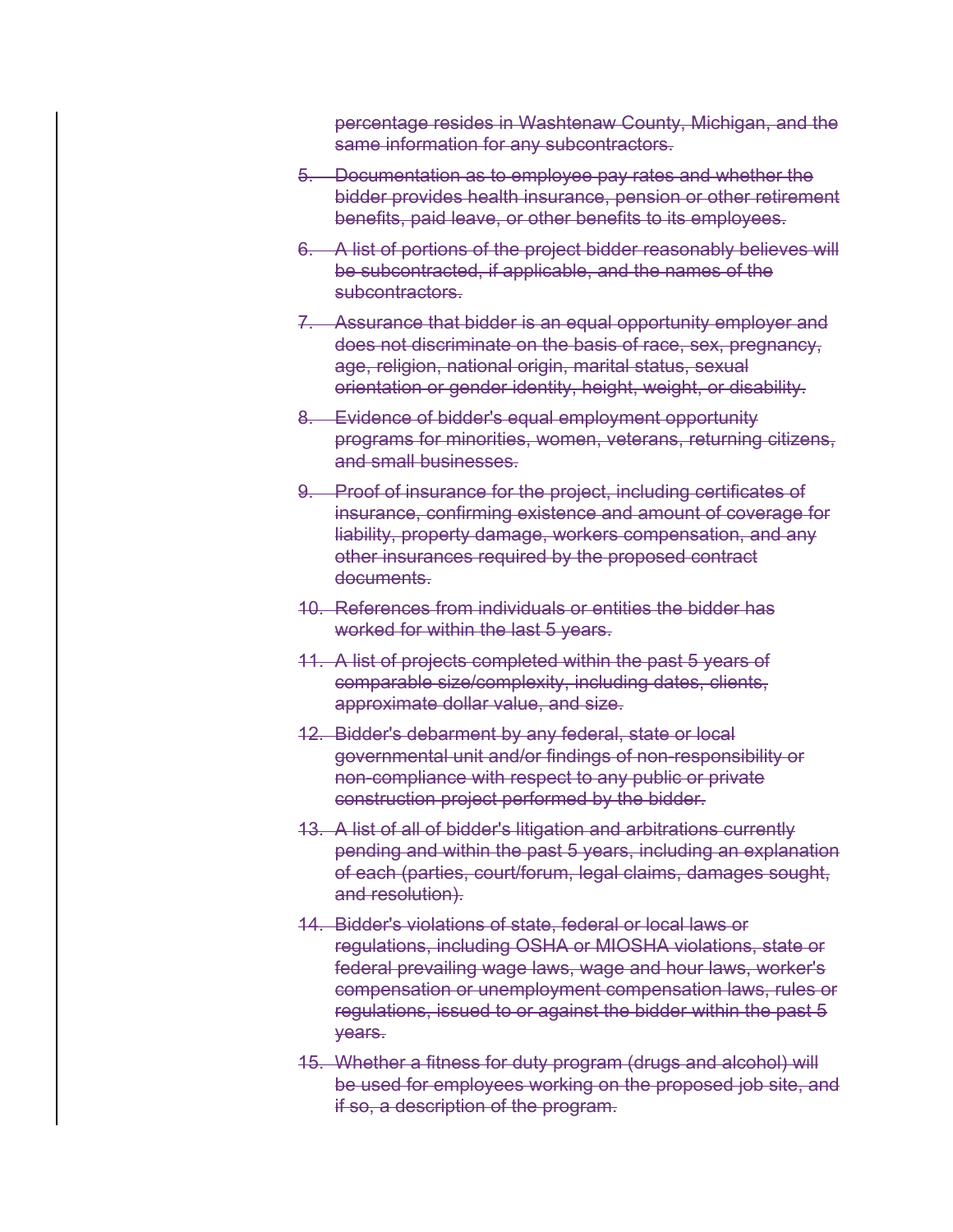- (ii) Tier 2 \$100,001.00 to \$250,000.00:
	- 1. All Tier 1 requirements.
	- 2. Whether bidder has a MIOSHA-approved safety-training program for employees to be used on the proposed project job site, and if not, whether bidder has a safety training program.
	- 3. Bidder's current workers compensation experience modification rating ("EMR").
	- 4. Whether masters, journeypersons, and/or apprentices are to be used on the project, and if so, the ratio of masters and journeypersons to apprentices proposed to be used on the construction project job site, documentation of master or journeyperson certification or status and the source for same, and if not, the qualifications of employees who will be assigned to work on the project.
	- 5. Whether the bidder participates in a registered apprenticeship program (RAP) registered with the United States Department of Labor Office of Apprenticeship or by a State Apprenticeship Agency recognized by the Office of Apprenticeship, and if not, bidders program for assessing the skills and qualifications of its employees.
	- 6. Verification that the bidder is in compliance with all applicable state and federal laws and visa requirements regarding the hiring of non-U.S. citizens, and disclosure of any work visas sought or obtained by the bidder, any of the bidder's subcontractors, or any of the bidder's employees or independent contractors, in order to perform any portion of the project.
- (iii) In excess of \$250,000.00:
	- 1. All Tier 1 and 2 requirements.
	- 2. Bidder's audited financial information current within the past 12 months, such as a balance sheet, statement of operations, and bonding capacity. Evidence that bidder has financial resources to start up and follow through on the project(s) and to respond to damages in case of default as shown by written verification of bonding capacity equal to or exceeding the amount of the bidder's scope of work on the project. The written verification must be submitted by a licensed surety company rated "B+" (or better) in the current A.M. Best Guide and qualified to do business within the State of Michigan, and the same audited financial information for any subcontractor estimated to be paid more than \$100,000.00 related to any portion of the project.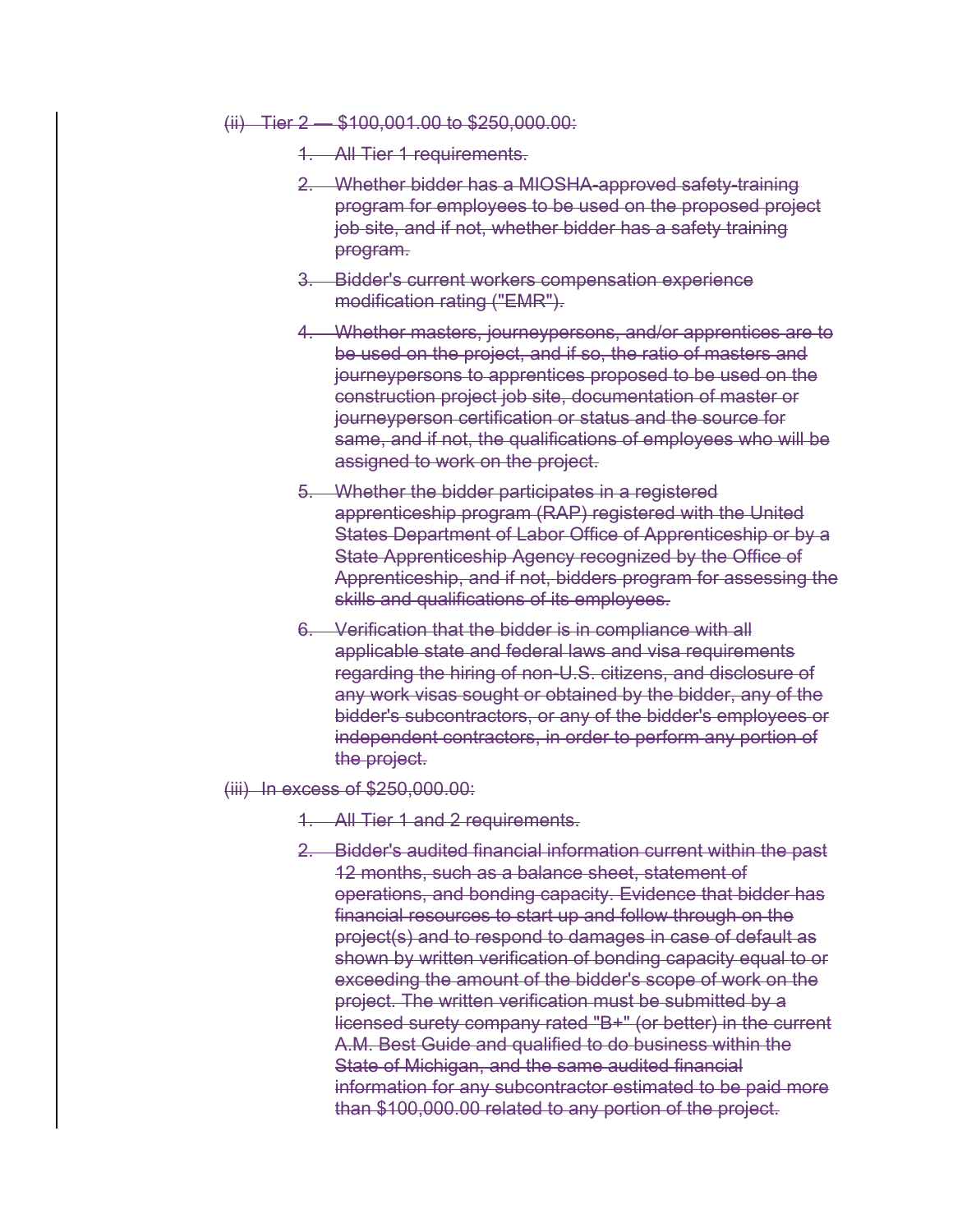- 3. Evidence of any quality assurance program used by the bidder and the results of any such program on the bidder's previous projects.
- (21)(14) *Responsive bBidder* means a person or entity who has submitted a bid, which conforms in all respects to the requirements set forth in the ITB/RFP or other solicitationinvitation for bids.
- (22)(15) *Services* means the furnishing of labor, timeskill, advice, or effort, as opposed to furnishing Goods. by a contractor not required to deliver a specific end product, other than reports which are merely incidental to required performance. This term includes consultant services other than architectural, engineering, land surveying, construction management, and related services.
- (23) *Sole source* means the only known vendor possessing the unique and singularly available capability based on technical qualifications, time constraints, or personnel expertise, to meet the requirements of the solicited bid/RFP.
- (24) *Subcontractor* means any person having a contract to perform work or render service to a prime contractor as a part of the prime contractor's agreement with the city.
- (25) *Supplies* means all personal property including but not limited to equipment, materials, printing, and insurance.
- (26) *Tie bid* means bids that are equal in all aspects (price, quality, specifications, etc.)
- (27)(16) *Vendor* means any person or entity who offers gGoods for purchase or Sservices for hire.

(Ord. No. 07-61, § 2, 1-22-08; Ord. No. 09-16, § 1, 5-18-09; Ord. No. 20-21 , § 1, 7-20- 20)

## **1:313. Purchases or contracts of \$25,000.0075,000.00 or less.**

(1) The City Administrator may make purchases and enter contracts for Services under \$75,000.00 without Council approval. Purchases of supplies, materials or equipment, the cost of which is \$25,000.00 or less, may be made in the open market but such purchases shall, where practicable, be based on at least 3 competitive bids and shall be awarded to the lowest responsible bidder. Competitive bids shall be solicited through a traditional sealed bid procedure, or alternative means, including but not limited to E-Publishing and electronic submission or reverse auction methods providing the method used preserves the integrity of the competitive bid process and is in accordance with adopted administrative policies and published operational procedures of the procurement unit. Any or all bids may be rejected. The City Administrator is authorized to purchase personal property or to contract for the purchase of personal property or services without the necessity of Council approval in cases where the total amount of the purchase will not exceed \$25,000.00. When a purchase or contract for sServices exceeds \$25,000.0075,000.00, it must be approved by the City Council. The City Administrator shall adopt policies or procedures for the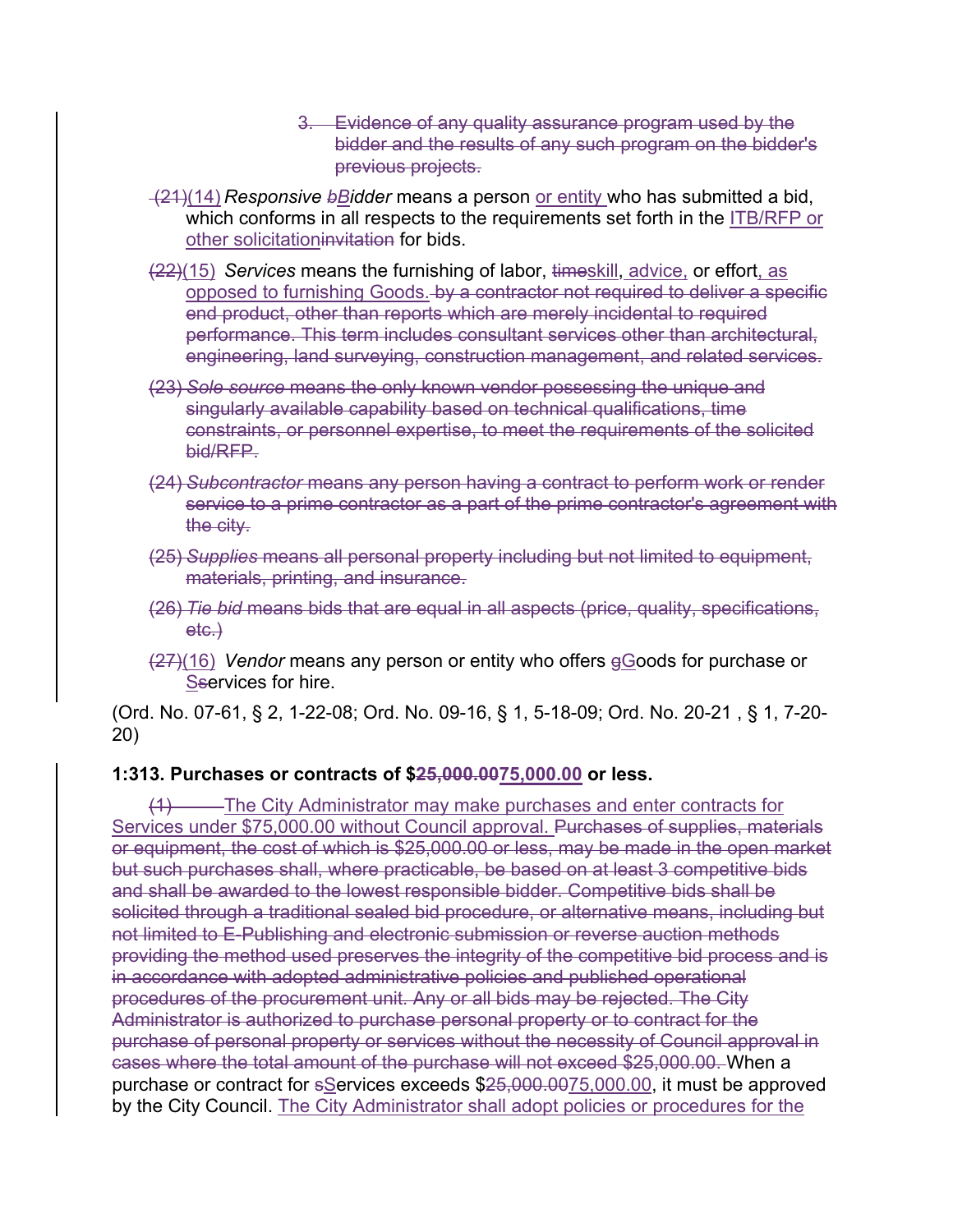Procurement authorized in this section, which in the City Administrator's determination provide the overall best value to the City. The City Administrator's policies and procedures shall adopt rules to preventnot permit purchases inconsistent with this chapter. The Purchasing Agent shall may publish operational procedures, after approval by the City Attorney, to the extent necessary or appropriate to implement the City Administrator's policies and proceduresadministrative rules.

(Ord. No. 07-61, § 2, 1-22-08; Ord. No. 09-16, § 2, 5-18-09)

### **1:314. Purchases or contracts over \$25,000.0075,000.00.**

Any expenditure for Goods or Servicessupplies, materials, equipment, construction project, or a contract obligating the cityCity<sub>7</sub> where the amount of the cityCity's expenditure or obligation is in excess of  $$25,000.0075,000.00$  shall be governed by the provisions of this section.

- (1) Notice inviting requesting competitive bids, whether- a traditional sealed bid procedure, E-Publishing and electronic submission, reverse auction, or other bidding method,through any of the means specified in section 1:313 above shall be made aAvailable for pPublic ilnspection at least 5 business days before the final date for submitting bids thereon, and, in the case of contracts requiring bidders to prequalify, at least 5 business days before the final date for submission of sworn statements. Such notice shall give briefly the specifications of the Goods, Servicessupplies, materials or equipment or construction project, or other matter to be contracted for, and shall state the amount of bond-Bond or other security, if any is to be required, to be given with the contract. The notice shall state the time limit, the place of filing, the time of opening bids, and notice of any mandatory pre-bid meeting (if applicable), and shall also state that the right is reserved to reject any or all bids. Any other conditions of award of the contract shall also be stated in general terms. In the case of contracts over \$25,000.0075,000.00 for the construction, maintenance, or repair of public works, the City Administrator may elect to use the prequalification procedure provided for inthe notice shall state that bidders must prequalify as required by this chapter.
- (2) If requested by the Sservice Aarea Aadministrator, the Purchasing Agent shall also solicit bids from a reasonable number of qualified prospective bidders by sending each a copy of the notice requesting bids, which and notice thereof shall also be posted in the City Hall. Solicitation under this subparagraph may be made by any and all available means, including but not limited to electronic mail groups (e.g. Lists Servs) and professional organizations' electronic bulletin boards.
- (3) Unless prescribedset by the City Council, the Sservice Aarea Aadministrator shall prescribe set the amount of any security to be deposited with any bid, which deposit shall be in the form of cash, certified or cashier's check, or bBond written by a surety company authorized to do business in the State of Michigan. The amount of such security shall be expressed in terms of percentage of the bid submitted. Unless fixed set by the City Council, the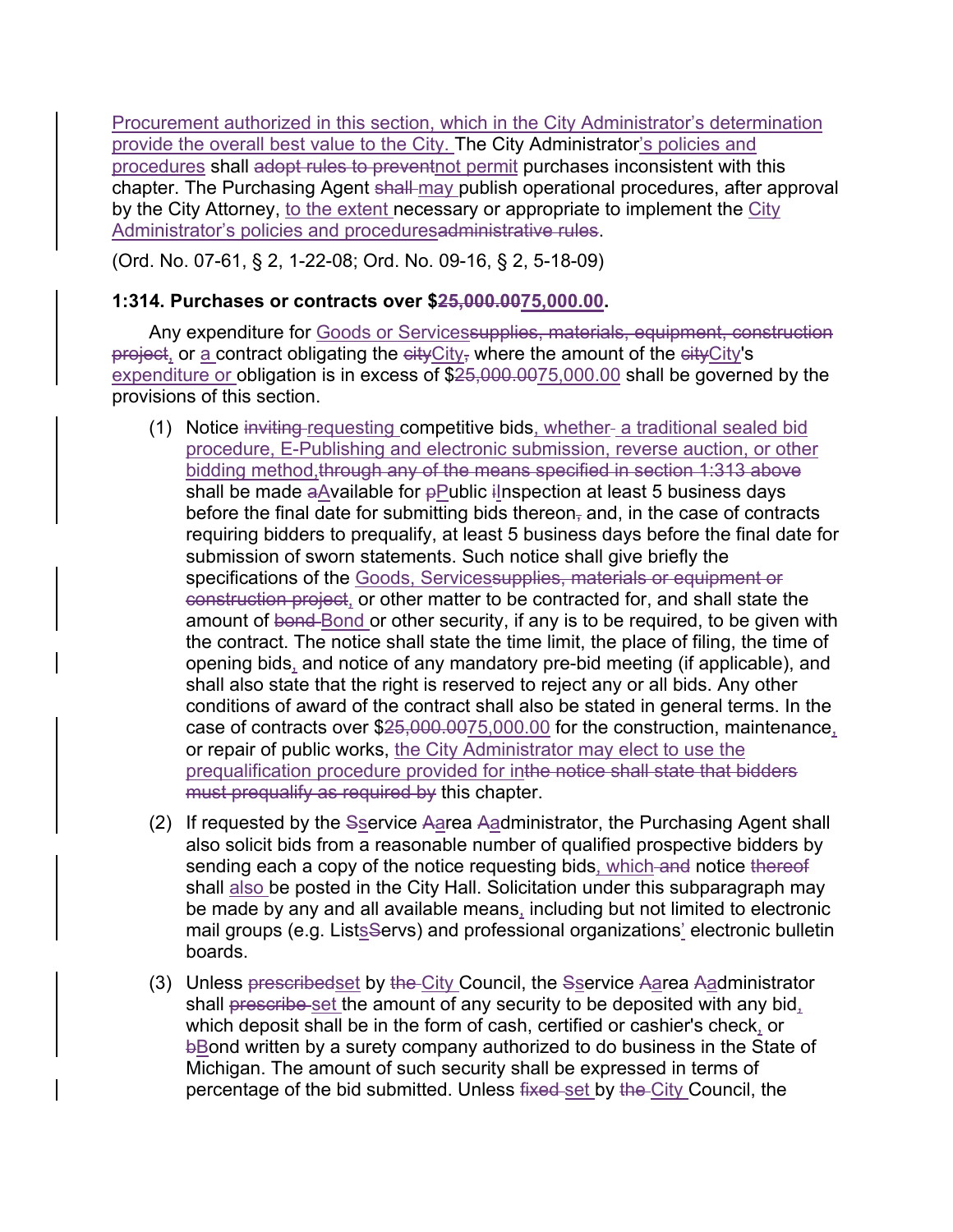Sservice Aarea Aadministrator, after consultation with the City Attorney as appropriate, shall fix-set the amount of the performance bBond and, in the case of construction contracts, the amount of the labor and material bBond to be required of the successful bidders. Unless otherwise allowed under the City Administrator's adopted operationalpolicies and procedures specified in section 1:313 abovethis chapter, ITBs which require a bBid Security bBond or other forms of bBonds, may not be submitted electronically.

- (4) Vendors shall submit bids documents for all projects in the format specified in the notice requesting bids, which may, except as prohibited by subsection 1:314(3) above, be an electronic file format by email, compact disck, or traditional sealed bid, so long as the format selected preserves the integrity of the competitive bid process. The Purchasing Agent shall include a statement in all bid documentseach request for bids indicating whether electronic signature is acceptable where certification of documents is required and if not, the requirements for separate submission of executed and sealed documents required by the bid documents (including but not limited to construction drawings, bond Bonds written by a surety company, and similar documents). The Purchasing Agent shall establish a secure submission procedure when electronic transmittal is allowed for estimates, quotes, and cost proposals (such as assigned passwords or other restricted access processes).
- (5) Bids shall be opened in public by the Purchasing Agent (unless another employee is designated by the City Administrator) and  $aA$ vailable for  $pD$ ublic ilnspection at the time and place and manner designated in the notice requesting bids. The bids shall thereupon be carefully examined and tabulated. After tabulation, all bids may be inspected by the competing bidders. If the bid amount is in excess of \$25,000.0075,000.00, the tabulation of the bids shall be reported to the City Council with the recommendation of the City Administrator for award to the bidder that provides the best value to the City.
- (6) At the time bids are submitted to the City Council for award, the contract to be executed shall also be submitted. If the City Council approves a bid, it shall approve the contract. The contract shall be executed following the filing of required bondBonds and insurance evidence approved by the City Attorney. The City Council shall have the right to reject any or all bids and to waive irregularities in bidding and to accept bids which do not conform in every respect to the bidding requirements. If all bids are rejected, or if no bids are received, City Council may obtain new bids or authorize the City Administrator to negotiate in the open market for a contract at a reasonable price, or to purchase in the open market, or to have the work performed by City employees.
- (7) At the time any public works construction, maintenance, or repair contract is executed by a contractor, the contractor shall file a bondBond executed by a surety company, authorized to do business in the State of Michigan, to the cityCity, conditioned upon the performance of said contract and holding the cityCity harmless from all expense of inspection, engineering, and otherwise caused by the delay in the completion of any improvement and further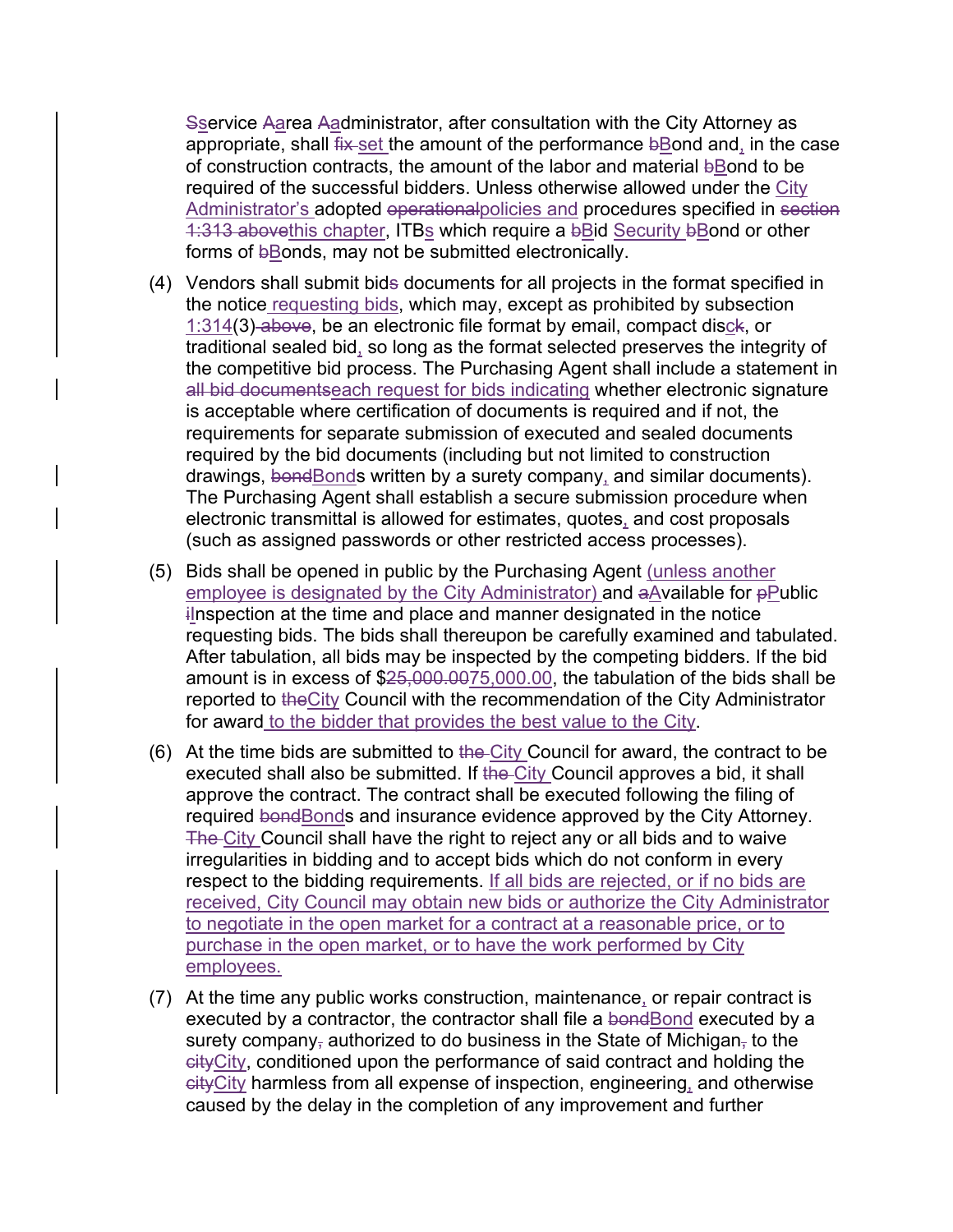conditioned to pay all laborers, mechanics, subcontractors, and material suppliers as well as all just debts, dues, and demands incurred in the performance of such work. Such contractor shall also submit to the eityCity proof of insurance, naming the  $e^{i t}$ . All as an insured party and holding the cityCity harmless from all liability, losses, or damages caused by the contractor, the contractor's agents, employees, or subcontractors. Such insurance policy shall have limits as determined by the eityCity. Evidence of the insurance must comply with the requirements set forth in the contract documents. In the discretion of the City Administrator, the bondBond requirement may be waived for contracts of less than \$50,000.00.

- (8) All bids, deposits of cash, or certified or cashier's checks may be retained until the contract is awarded and signed. If any successful bidder fails or refuses to enter into the contract within 10 days after the same has been awarded or such other timeline set forth in the contract documents, or fails or refuses to file any bondBond required within the same time, the deposit accompanying the bid shall be forfeited to the eity City, and the City Council may, in its discretion, award the contract to the next lowest responsible bidder that provides the next best value to the City or said-the contract may be readvertised put out for bid again or abandoned.
- (9) The City Administrator shall adopt policies or procedures for determining which bidder provides the best value to the City for the purpose of providing a recommended bidder to City Council. The City Administrator shall direct the creation of scoring rubrics for evaluating construction bids in the following manner:
	- (a) Each responsive bidder shall have their bid evaluated qualitatively by the following criteria:

i. Price

- ii. Qualifications, Experience and Accountability
	- 1. Qualifications and experience of the bidder and of key persons, management, and supervisory personnel to be assigned by the bidder.
	- 2. References from individuals or entities the bidder has worked for within the last 5 years including information regarding records of performance and job site cooperation.
	- 3. Evidence of any quality assurance program used by the bidder and the results of any such program on the bidder's previous projects.
	- 4. A statement from the bidder as to any major subcontractors it expects to engage including the name, work, and amount.
- iii. Workplace Safety
	- 1. Documentation of an on-going, Michigan OSHA-approved safety-training program for employees to be used on the proposed job site.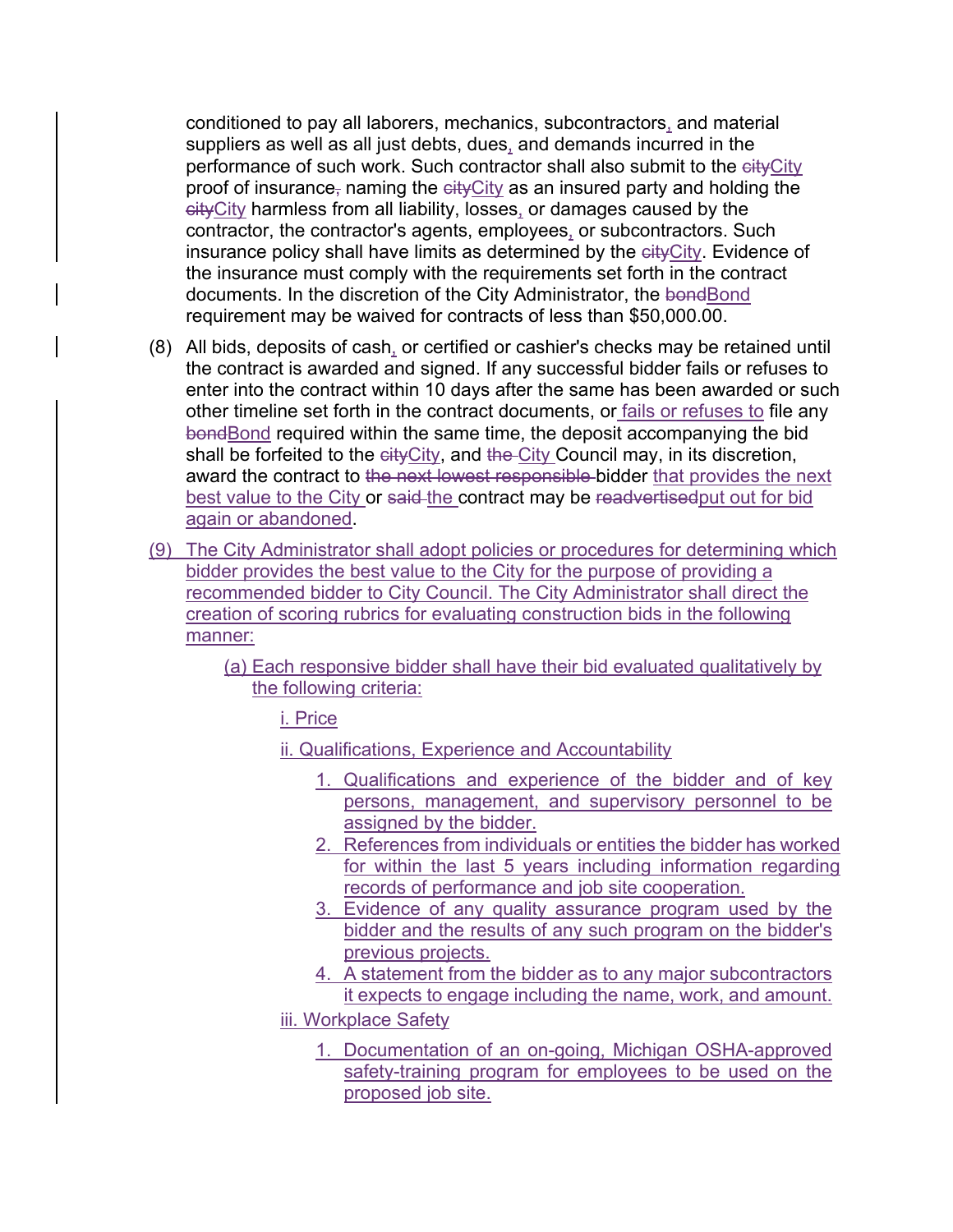- 2. Evidence of the bidder's worker's compensation Experience Modification Rating ("EMR"). Preference within this criterion will be given to an EMR of 1.0 or less based on a three-year average.
- 3. Evidence that all craft labor that will be employed by the bidder for the project has, or will have prior to project commencement, completed at least the OSHA 10-hour training course for safety established by the U.S. Department of Labor, Occupational Safety & Health Administration.
- 4. The safety record of bidder and major subcontractors, including OSHA, MIOSHA, or other safety violations.
- iv. Workforce Development
	- 1. The ratio of masters or journeypersons to apprentices proposed to be used on the construction project job site, if apprentices are to be used on the project.
	- 2. Documentation as to bidder's pay rates, health insurance, pension or other retirement benefits, paid leave, or other fringe benefits to its employees.
	- 3. Documentation that the bidder participates in a Registered Apprenticeship Program that is registered with the United States Department of Labor Office of Apprenticeship or by a State Apprenticeship Agency recognized by the USDOL Office of Apprenticeship.
- v. Social Equity and Sustainability
	- 1. A statement from the bidder as to what percentage of its workforce resides in the City of Ann Arbor and in Washtenaw County, Michigan. The City will consider in evaluating which bids best serve its interests, the extent to which responsible and qualified bidders are able to achieve this goal.
	- 2. Evidence of Equal Employment Opportunity Programs for minorities, women, veterans, returning citizens, and small businesses.
	- 3. Evidence that the bidder is an equal opportunity employer and does not discriminate on the basis of race, sex, pregnancy, age, religion, national origin, marital status, sexual orientation, gender identity or expression, height, weight, or disability.
	- 4. The bidder's proposed use of sustainable products, technologies, or practices for the project, which reduce the impact on human health and the environment, including raw materials acquisition, production, manufacturing, packaging, distribution, reuse, operation, maintenance, and waste management.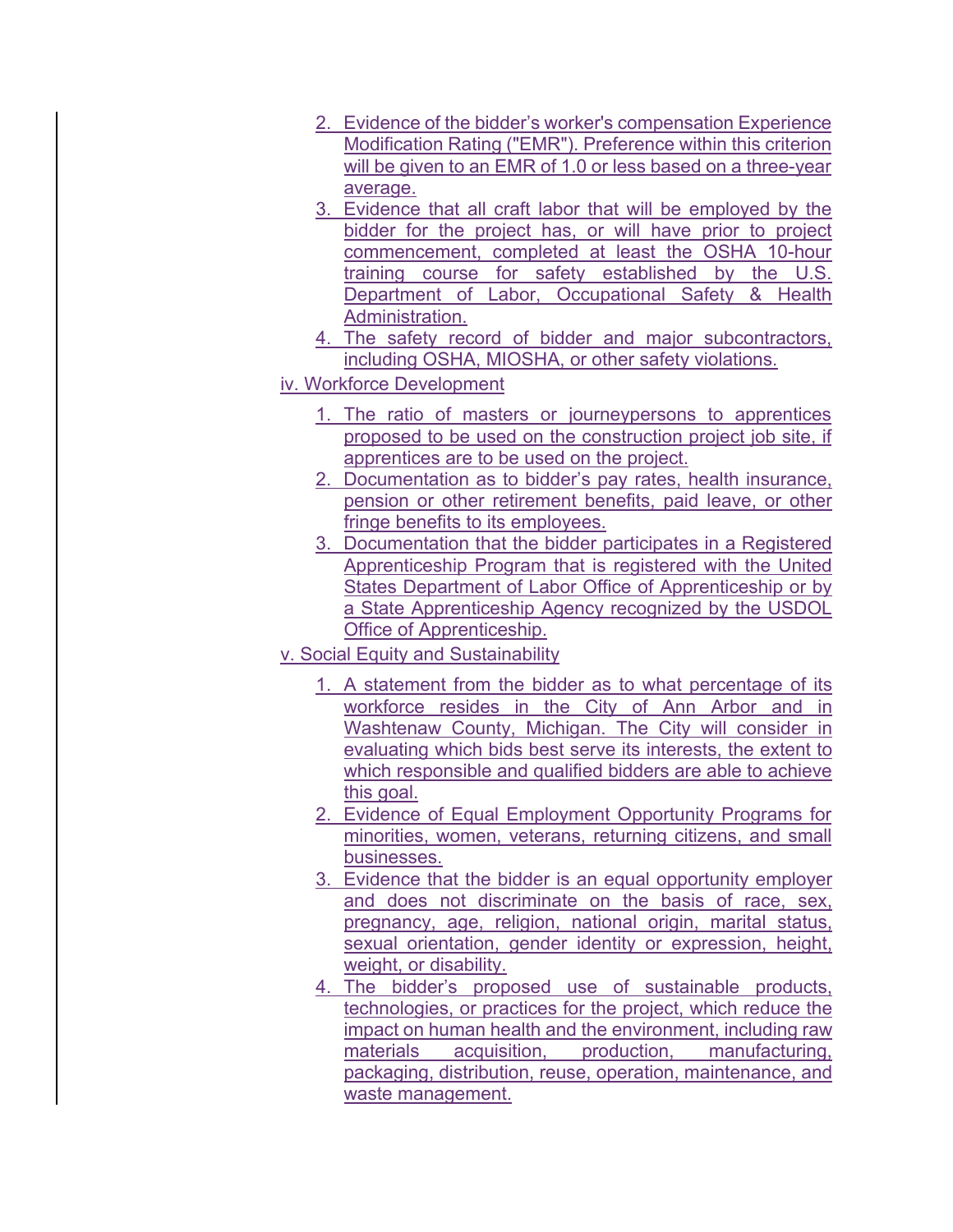5. The bidder's environmental record, including findings of violations and penalties imposed by government agencies. (b) The following criteria may also be included at the City's discretion:

## i. Work Plan

1. The proposed work plan to complete the project including such information as the schedule, staging, materials and equipment to be used, methods and techniques for completing the work that will be employed, plans to maintain operations at City facilities or access to city infrastructure during construction if desired by the City, or other criteria as determined by the City in the bid documents.

(c) Each evaluation criteria (Price, Qualifications, Experience and Accountability, Workplace Safety, Workforce Development, Social Equity and Sustainability, and/or Work Plan) shall be weighted equally in terms of numerically scoring a bid.

(Ord. No. 07-61, § 2, 1-22-08; Ord. No. 09-16, § 3, 5-18-09)

# **1:315. Public works, qualifications required.**

- (1) Pursuant to Act 170 of the Public Acts of 1933, State of Michigan, as amended (MCL 123.501 et seq.), the City Administrator may require the prequalification of prospective bidders for public works improvements (i.e., construction, maintenance and/or repair of public works, except public buildings). This section 1:315 only applies when such prequalification is required. If prequalification is required, no bids shall be received from any person (as defined in Act 170 of 1933) who has not submitted the sworn statement herein required for such contracts, nor shall any bid be considered or accepted from any person who has not been found qualified and fitted to perform the work in accordance with the terms of this section and pursuant to the procedure herein prescribed. Prequalification, as herein prescribed, shall be required of all bidders on public works improvements exceeding a total cost of \$5,000.00 or such other amount as may be established by the City Administrator whenever bBonds are not submitted to insure contract performance and payment of laborers and materialmen.
- $(2)(1)$  Not later than 10 days prior to the time of the opening of bids for public works improvements in the City of Ann Arbor, every prospective bidder shall file with the City Clerk a sworn statement in answer to a questionnaire or inquiry of standard form available from and furnished by the procurement unitPurchasing Agent setting forth his the bidder's qualifications to satisfactorily carry out the work to be performed within the time stipulated or certify that he the bidder is prequalified by the Michigan State Highway Department to do the work required. Said qualifications include statements of the construction equipment and facilities available for use on the work advertised, his the bidder's past performance on work of a similar nature and his-the bidder's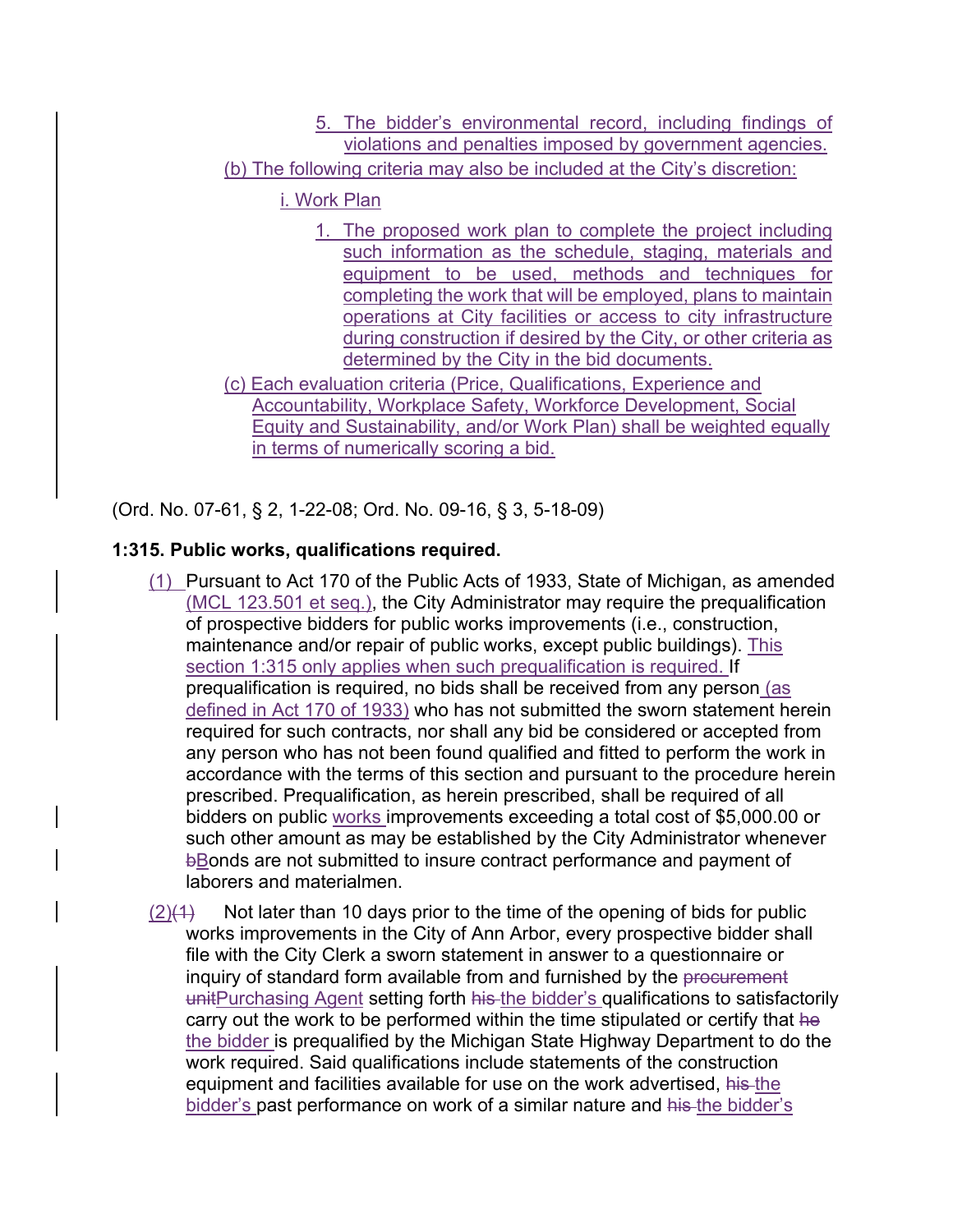financial resources. Such statements shall designate and describe the plant, equipment, and facilities of the prospective bidder, relate his the bidder's experience in doing the same or similar work and disclose his the bidder's financial resources, specifying the amount of his liquid and other assets and liabilities and the number and amount of his other existing contracts or commitments, including and indicating those with the eity City, and such other information as shall be required on the inquiry or questionnaire form. Such statements shall be and remain confidential and shall not be imparted to another person without the written consent of the prospective bidder unless disclosure is required by law.<del>, provided, however, that any</del> A prospective bidder who has previously been judged qualified for work of a similar nature by the eityCity within 1 year from the date of a bid opening need not separately qualify for such public contracts unless required to do so by the procurement unitPurchasing Agent. The Purchasing Agent or designee shall thereupon, within 5 days, examine said statements and shall make such investigation as, in his/herthe Purchasing Agent's discretion, appears necessary, and thereupon shall, at least 5 days before bids are opened, immediately notify, by registered mail at the address given in the statement or electronically to an electronic address given in the statement, each of the persons who have submitted statements whether or notif their bid on said work will not be considered if submitted.

- $(3)(2)$  Any prospective bidder who has been notified that their bid will not be considered may, within 24 hours after the receipt of such notice, request a review of the matter beforeby the City CouncilAdministrator of the decision not to consider their bid.
- $(4)(3)$  Any prospective bidder agreed ataggrieved by the determination of the cityCity shall have the right of appeal by mandamus, certiorari, or other proper remedy to the applicable court of jurisdiction. A bidder is not required to request a review before City Council Administrator prior to seeking judicial review.
- $(5)(4)$  Should any of the matters or things set forth in the sworn statement or questionnaire submitted by a prospective bidder as provided in subparagraph  $(1)$  of this sectionsection 1:315(2), or which may be submitted at any hearing provided for in section 1:315(3)subparagraph (2) of this section, be found to be false, deceptive, or fraudulent, the person who filed or caused to be filed such statements or so testified at any hearing shall be guilty of a violation of this Code.
- $(6)(5)$  Nothing in this chapter shall be construed or utilized to negate, circumvent, or obstruct the full implementation of the equal employment opportunity policies of the City of Ann Arbor, the State of Michigan, or the federal government.

(Ord. No. 07-61, § 2, 1-22-08)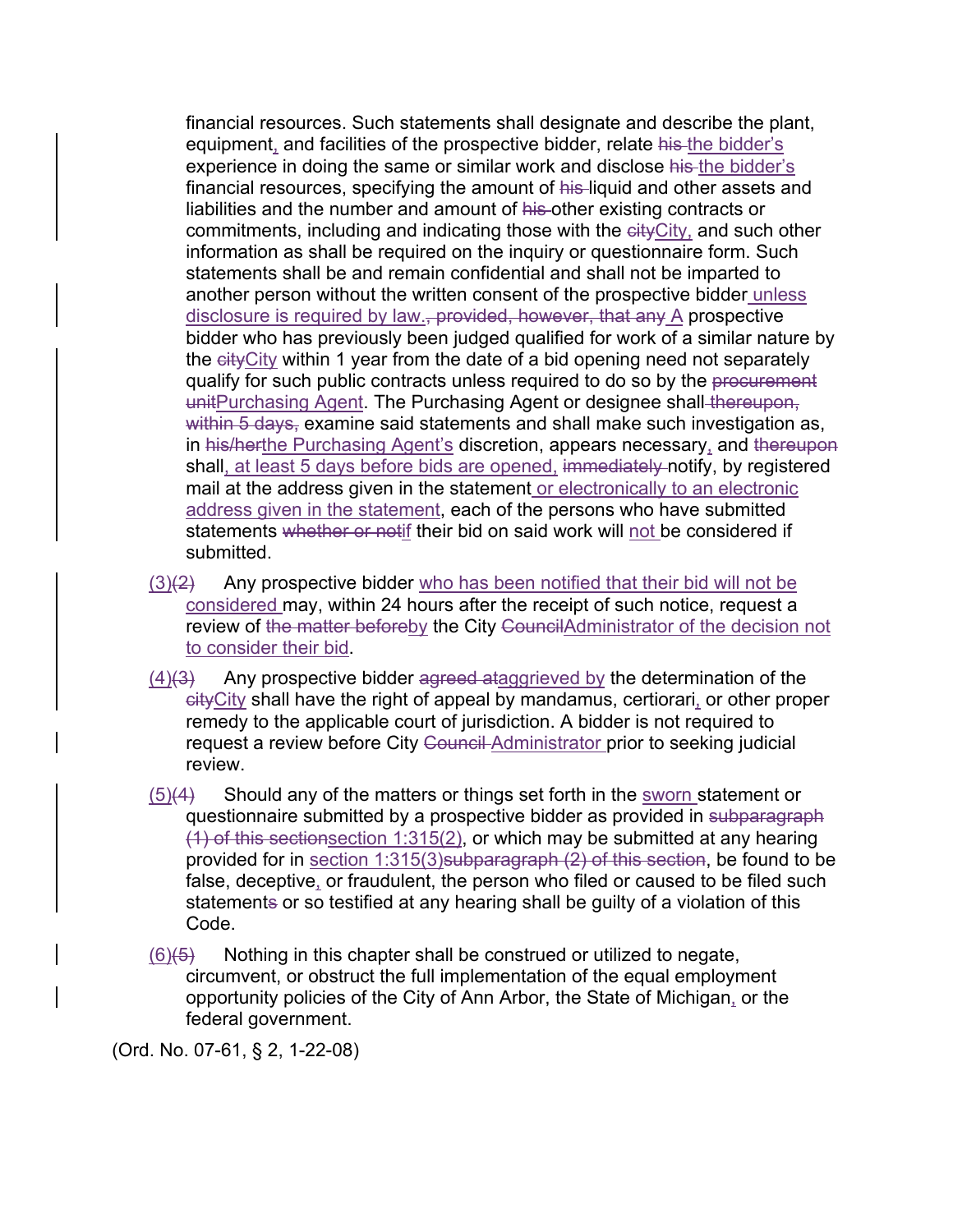### **1:316. Exception to competitive bidding.**

Competitive bidding shall not be required in the following situations:

- (1) The  $cityCity$  may redeploy or direct-transfer  $g$  Goods or equipment between service areas/units.
- (2) The cityCity may join in cooperative purchasing arrangements with the State of Michigan and/or other government units or public agencies by combining purchasing requirements in order to obtain the benefits of volume purchases or a reduction in administrative expenses. The cityCity may accept extended government pricing with appropriate documentation, if it is determined by the City Administrator or City Council to be cost-effective and in the eity City's best interest. In addition  $t$ The city City may participate in cooperative (i.e., joint) bidding in which 2 or more public agencies agree on specifications and contract terms for a given item and combine their requirements for this item in a single ITB if it is determined by the City Administrator or City Council to be cost-effective and in the City's best interest. when cost-effective and in the city's best interest. Subsequent to the award of a cooperative bid, each public agency will issue and administer its own purchase order or contract.
- (3) Procurement of Pprofessional Sservices shall follow the monetary criteria established above; however, services may be procured through a request for proposals or quality-based selection, as deemed practical and reasonable, subject to approval of the contract by the City Attorney and the City Administrator or City Council as required by this chapter. Award shall be made of to the Perofessional Sservices provider determined to be best qualified based on the evaluation factors set forth in the selection process and negotiation of a fair and reasonable compensation.
- (4) For Procurement over \$25,000.00 of supplies, services or equipment where competitive bidding is not required by law or City Charter and either clearly is not practical or no advantage would result to the eityCity by requiring competitive bidding, theCity Council, upon the written recommendation of the City Administrator, may authorize the execution of a contract without competitive bidding. Where a contract is let without competitive bidding, the proposed contract shall be approved by the City Attorney as to form and content, unless prepared by him by direction of the Council, and submitted to the Council.
- (5) Notwithstanding anything in section 1:316(4)Regardless of any provision of this chapter, and except to the extent limited by other law, the City Administrator shall have the authority to waive the requirement for competitive bidding for any purchase where: 1) the total obligation of the purchase is \$25,000.00 or less; and 2) the City Administrator determines that competitive bidding is not practical or of no advantage to the City. The City Administrator shall provide a written report to City Council every month of all purchases approved pursuant to the authority in this subsection.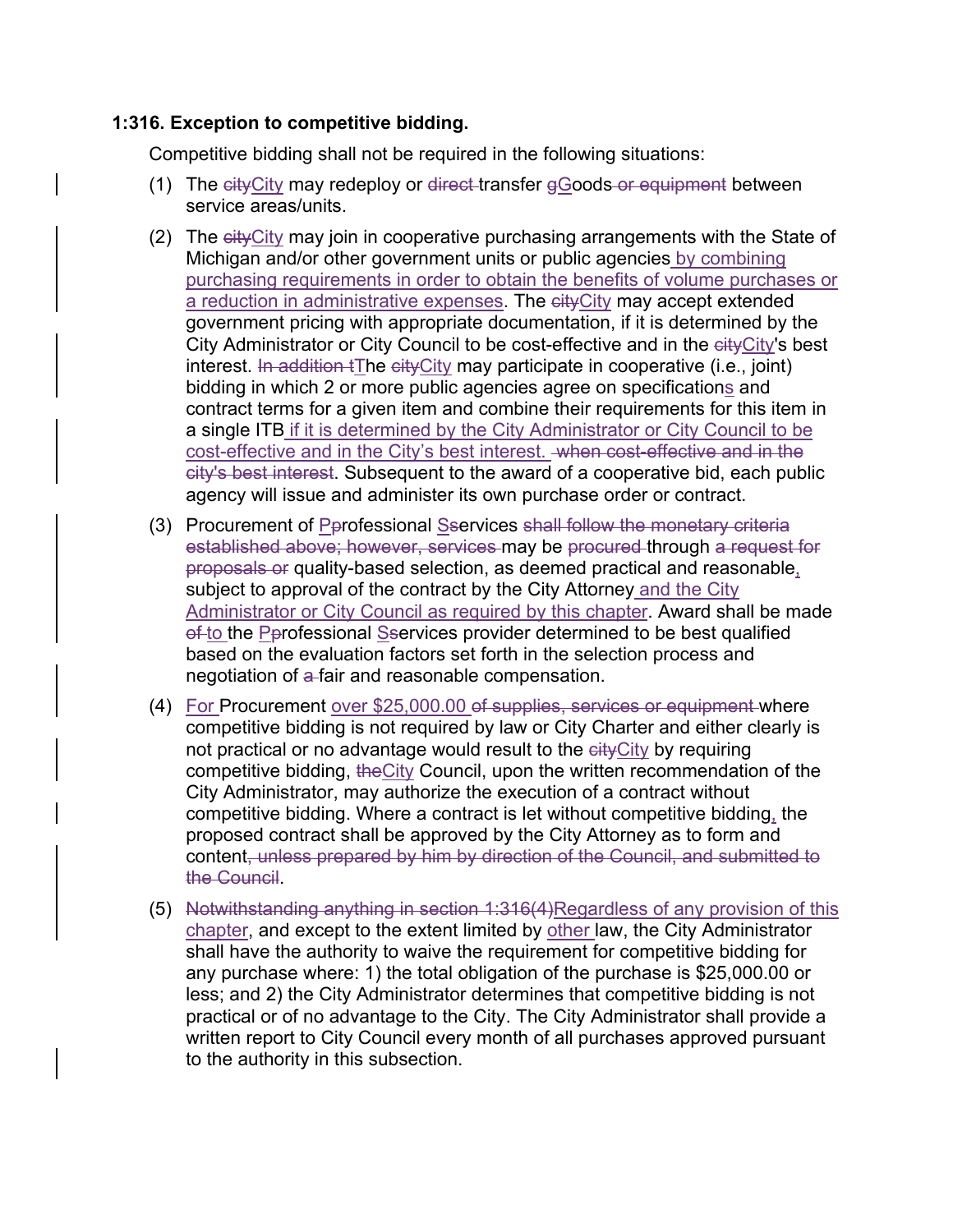(6) Emergency purchases as permitted by the City Charter, City Code, and other applicable law.

(Ord. No. 07-61, § 2, 1-22-08; Ord. No. 19-23, § 2, 7-15-19)

## **1:317. Emergency purchases and contracts.**

- $(1)$   $(1)$  In case of emergency, any service area administrator, with the approval of the City Administrator, may make an emergency purchase from any Vendor deemed appropriate by the City Administrator directly of any Goods or Servicessupplies, materials or equipment, the immediate pProcurement of which is necessary to the continuation of the work of his/herthe service area or to otherwise alleviate the emergency. Such purchases and the emergency causing them shall be reported in detail to the Purchasing Agent within a week from the time when made and such reports shall be preserved by the Purchasing Agent for a period of 2 years.
- (2) If an emergency purchase under this section 1:317 exceeds the cost limits of City Code section 1:313 are exceeded for such purchase, the City Administrator shall, within 2 weeks of the purchase, report to City Council the emergency requiring the purchase and the details of the purchase.
- (3) If an emergency purchase under this section 1:317 is for Professional Services or for construction, the contract must be approved as to form by the City Attorney and content by the City Administrator.

 $(1)$ 

 (2) In case of emergency, the City Administrator without first having obtained Council approval may, when necessary to alleviate the emergency, contract for professional services where the limits of City Code section 1:313 are exceeded or for construction services. In these cases, the contract must be approved as to form by the City Attorney and content by the City Administrator, who shall report in detail to Council both the contract entered into under this provision and the emergency requiring entry into the contract within 2 weeks after entry into the contract.

(Ord. No. 07-61, § 2, 1-22-08; Ord. No. 19-23, § 3, 7-15-19)

## **1:318. Inspection of materials.**

The responsibility for the inspection and acceptance of all Goodsmaterials, supplies and equipment shall rest with the ordering service area/unit.

(Ord. No. 07-61, § 2, 1-22-08)

## **1:319. Sale of surplus property.**

- $(1)$  Whenever any eity City property, real or personal, is no longer needed for corporate or public purposes, the same may be disposed of or offered for sale as provided in this section.
- $(2)(1)$  Goods Personal property, including salvage, surplus material, or obsolete equipment, excluding firearms and weapons, identified by the Sservice Aarea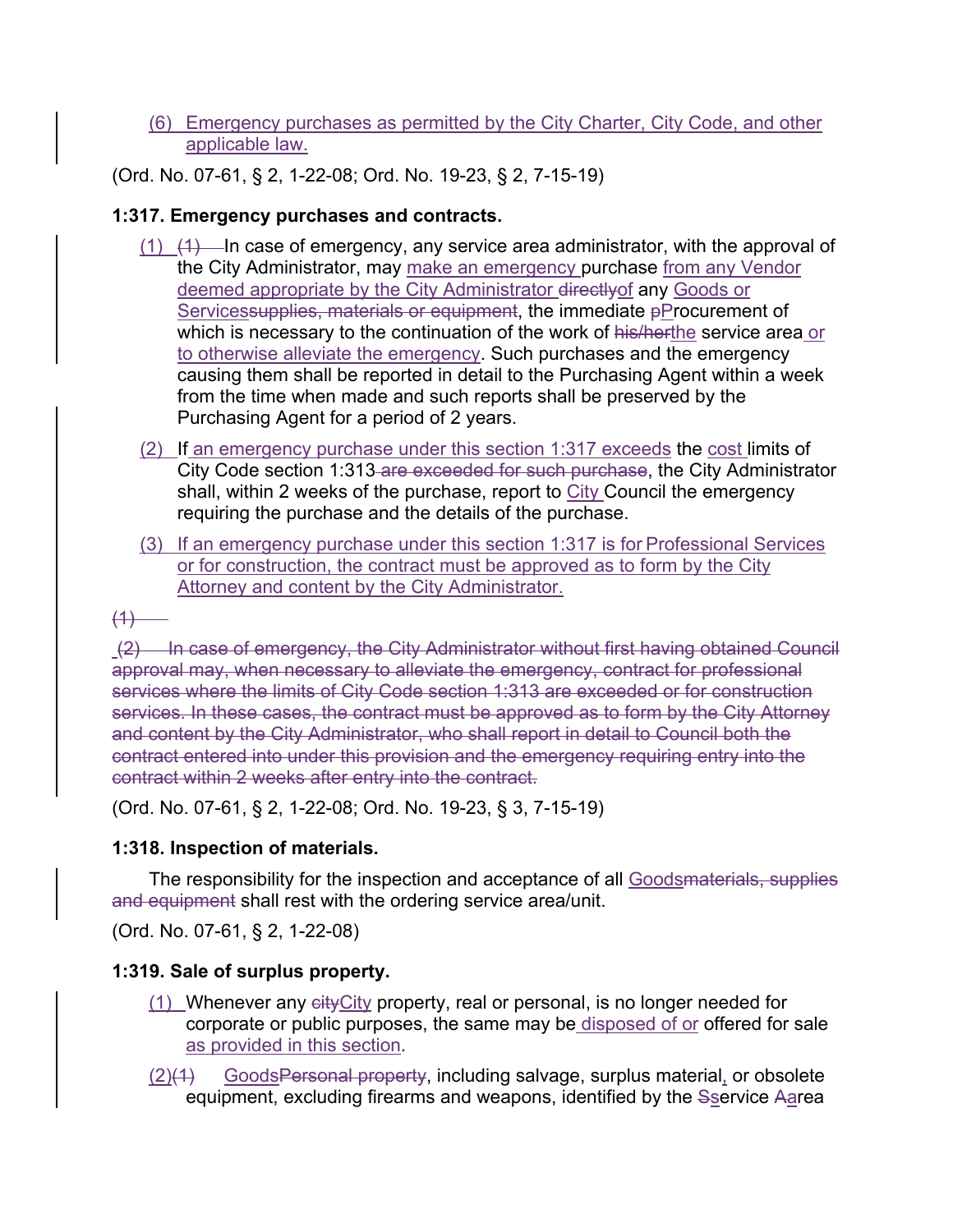Aadministrator or City Administrator as no longer needed for corporate or public purposes may be disposed of by the Purchasing Agent in accordance with the provisions of this section. The value of the surplus personal property shall be determined according to applicable industry standards. If the value is less than \$500.003,000.00, the Purchasing Agent may dispose of the property in a manner which is determined to be in the best interest of the cityCity. If the value does not exceed  $$25,000.0075,000.00$ , the property may be sold by auction, trade-in, or for cash by the  $p$ Purchasing aAgent upon approval of the City Administrator or designee after receiving quotations or competitive bids therefor for the best price obtainablevalue to the City. Personal property with a value in excess of \$25,000.0075,000.00 may be sold by auction, trade-in, or after advertising and receiving competitive bids, as provided in section 1:313 and after approval of the sale has been given by the City Council. Subject to applicable laws, City Council retains the right to dispose of City real and personal property in a manner that provides the best value to the City, with or without competitive bids, in City Council's determination.

 $(3)(2)$  Real property may be disposed of when no longer needed for corporate or public purposes in accordance with applicable state law, City Charter, and ordinanceCity Code requirements.

(Ord. No. 07-61, § 2, 1-22-08; Ord. No. 19-23, § 4, 7-15-19)

# **1:321. Real estate appraisals.**

- $(1)$  The  $e$ ity City shall not purchase, sell or lease any real estate or any interest therein unless the City Council first receives an appraisal report concerning the fair market value of the real estate interest transferred. The appraisal report must be prepared by a qualified, independent real estate appraiser in accordance with instructions given by the eityCity. The qualifications of the appraiser shall include an appropriate designation from a recognized professional appraiser organization such as. "The Society of Real Estate Appraisers" and or "The Institute of Real Estate Appraisers."
- $(1)(2)$  An appraisal report shall not be required under section 1:321(1) for the following real estate transactions:
	- $(1)(a)$  Leases requiring the eity City to pay a total of less than \$50,000.00.
	- $(2)(b)$  Donations of real estate interests to the eityCity.
	- $\frac{3(0)}{2}$  Acquisition of any real estate interest by the eity City where all of the cityCity's costs are less than \$10,000.00 for a single parcel of \$50,000.00 for a series of contiguous interests including easements, rights-of-way, or partial takings.
	- $\frac{4}{d}$ (d) The acquisition or disposal of any interest in real estate for which the Administrator gives a recommendation that there be no appraisal and the Council adopt a resolution specifying the reasons why an appraisal is unnecessary.

(Ord. No. 07-61, § 2, 1-22-08)